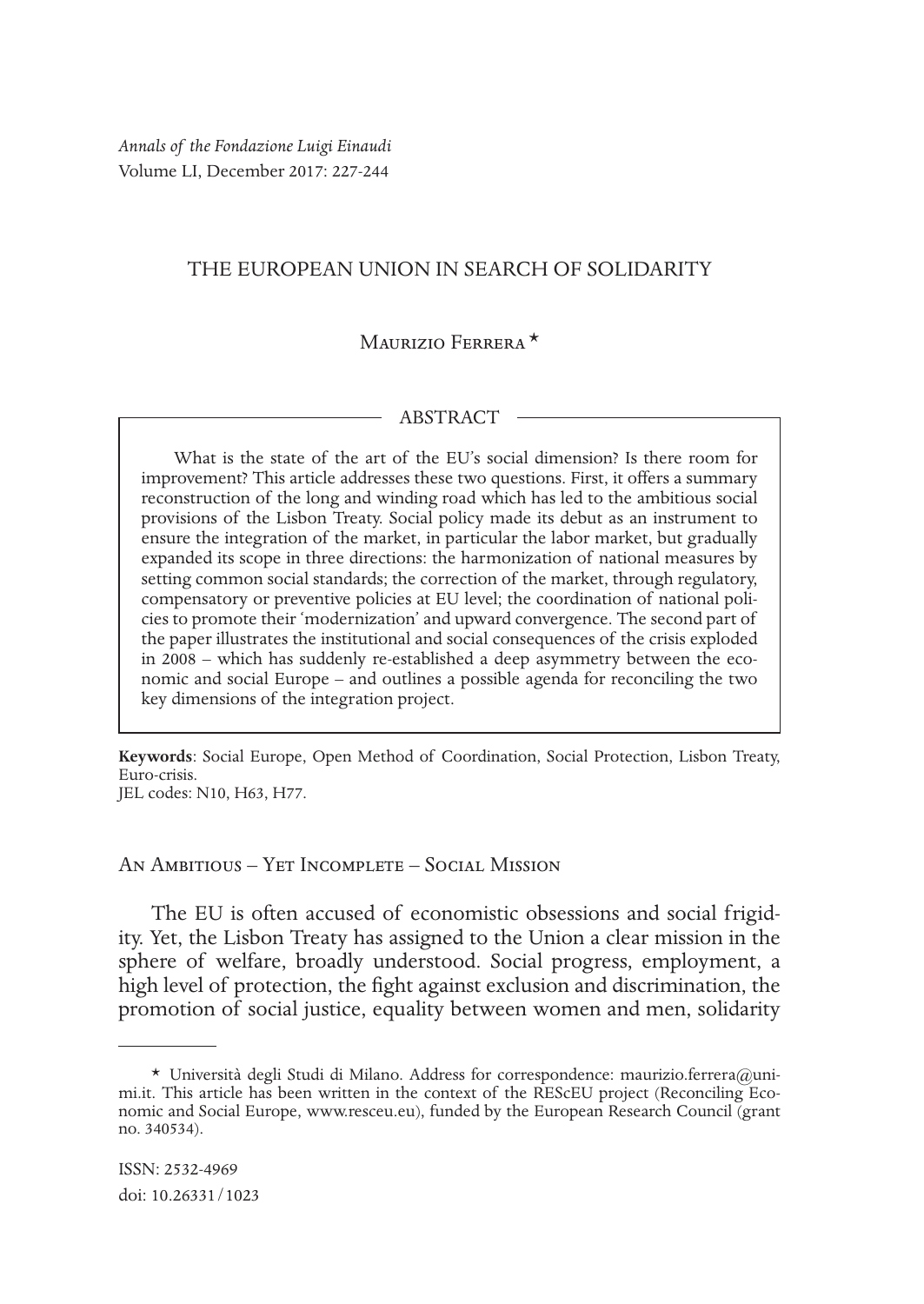between generations and children's rights are the goals listed in Article 3 (TEU) of the Treaty. Economic, social and territorial cohesion and solidarity among Member States are also explicitly mentioned. Not all national Constitutions are so explicit and ambitious. It should also be noted that the EU's social mission is strengthened by two additional elements: 1) Article 9 of the TFEU (Treaty on the Functioning of the European Union) which establishes the obligation to take social aspects into account in the definition and implementation of all EU policies and initiatives; 2) the Charter of Fundamental Rights of the European Union, which must be respected by European institutions and member states when implementing EU law.

In the sphere of welfare, the EU 'supports and complements the activities of Member States' with shared powers, in particular by establishing minimum requirements and rules that protect and promote the free movement of workers and persons. Depending on the specific policy area, the Union may act by means of regulations, directives, the implementation of agreements between social partners at EU level (social dialogue), the so-called open method of coordination based on soft law and the use of its financial resources.

This broad and detailed framework provides the EU with a *potential* for developing its own social policy, capable of influencing the functioning of national systems, their mutual relationships and more generally the whole European social and political system. So far, however, this potential has remained mostly unexploited. During the long financial crisis – which began just as the member states were ratifying the Lisbon Treaty – the EU has prioritized other objectives (fiscal stability in particular), which were supported by more binding provisions ever since the Maastricht Treaty. In spite of a considerable *acquis*, Social Europe still has a long way to go (Bruun, Lörcher, Schömann 2012).

Starting from this backdrop, this article has two objectives. First, it aims at offering a summary reconstruction of the long and winding road which has led to the social provisions of the Lisbon Treaty. Social policy, broadly speaking, made its debut as an instrument to ensure the integration of the market, in particular the labor market (section 1), but it has gradually expanded its scope in three directions: the harmonization of national measures by setting common social standards (section 2); the correction of the market, through regulatory, compensatory or preventive policies at EU level (section 3); the coordination of national policies to promote their 'modernization' and upward convergence (section 4). The second objective of the article is to illustrate the institutional and social consequences of the crisis exploded in 2008, which has suddenly re-established a deep asymmetry between the economic and social Europe (section 5) and to outline a possible agenda for reconciling Economic and Social Europe (section 6).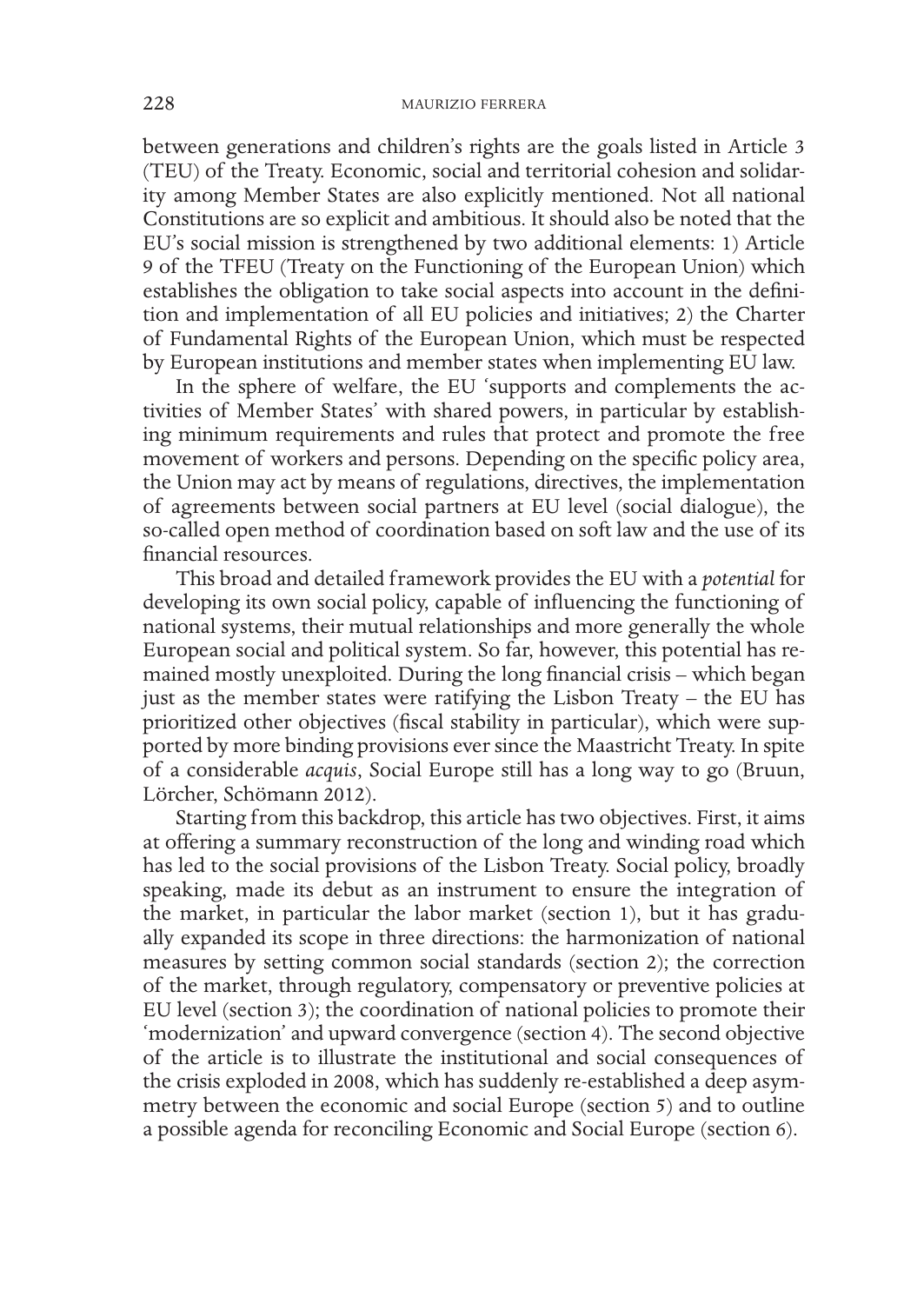# 1. The Creation of a Single Labor Market: Free Movement and Non-discrimination

The free movement of workers was one of the four fundamental freedoms enshrined in the Treaty of Rome, which forbade all forms of discrimination based on nationality by the Member States in the field of employment. Already in 1965 the Court of Justice made it clear that free movement of workers was a fundamental pillar of the Community, which had to be implemented at its fullest. In 1961, all intra-European visas had been eliminated and in 1968 Regulation 1612/68 and Directive 360/68 removed the remaining restrictions. In 1970, Regulation 1251/70 specified that a worker is entitled to remain in the Member State in which he worked also after retirement. Between 1960 and 1968 migratory flows within the Six founding member states grew on average by 4.7 percent annually. In 1968, about 830,000 EU workers were living in a Member State other than their own. These developments were not entirely uncontested. Mobility was considered as the least important among the four freedoms by the governments of the member states, with the exception of Italy, which was interested in relieving its chronic unemployment problems (particularly in the South) through intra-EU integration. To a large extent, art. 48 of the Treaty of Rome (regarding, precisely, the free movement of workers) can be seen as a political compromise, according to which five member states agreed to gradually absorb the work force surplus of the sixth member, i.e. Italy (Romero 1993). The so-called Italian economic miracle of the sixties greatly eased the effective implementation of this commitment. In fact, after 1968 migration from Italy began to slow down, while non-EU immigration could still be held under control by each Member State (Van der Mei 2003).

The creation of a single labor market was a tremendous achievement, especially in light of the highly restrictive regime that had been put in place in most European countries after World War I. Under that regime, foreign workers could be expelled at any time, on discretionary basis. The creation of a common labor market with no barriers to the free movement was the first step in the 'Europeanization' of opportunities (and life) of citizens set in motion by the Treaty of Rome (De Witte 2015).

To ensure a 'level playing field' in the labor market, the removal of direct barriers had to be followed by a second, more complex operation, i.e. the abolition of indirect barriers. The principle used was that of nondiscrimination, to be applied on other dimensions than nationality. The first dimension was equality between men and women (Jacquot 2015). The Treaty of Rome already provided for non-discrimination in remuneration.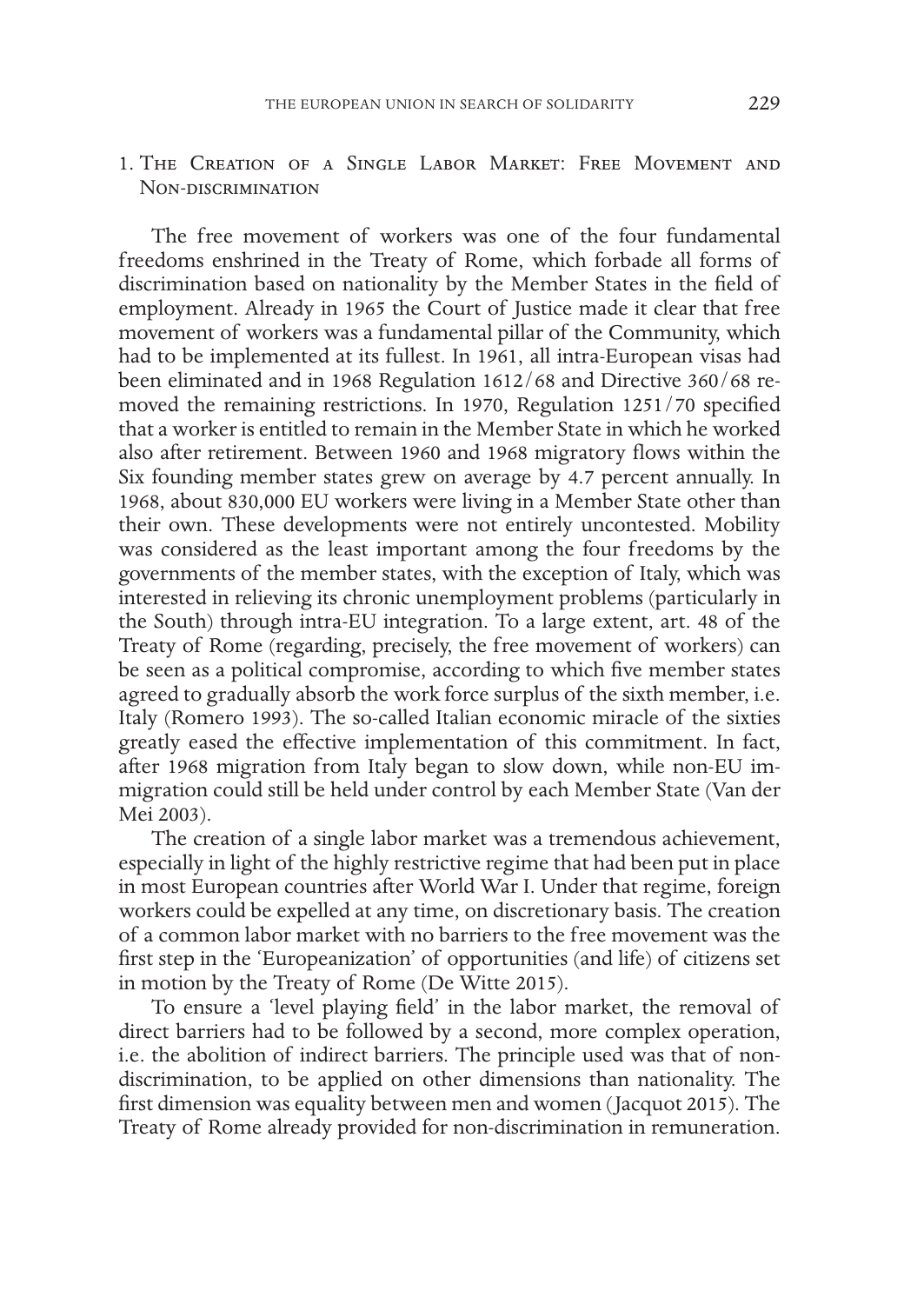Through a sequence of directives and decisions of the Court, gender equality was at first imposed on this level (equal pay for equal work) and then extended to all other aspects of relationship and working conditions. Since the nineties, the principle of *gender mainstreaming* was established, i.e. the explicit integration of the gender dimension in all EU policies and their impact assessment. In 1997, the Amsterdam Treaty marked gender equality as a fundamental goal for integration – a principle which was reiterated with even greater firmness under the Lisbon Treaty. The logic of non-discrimination was gradually extended beyond nationality and gender, to cover also race and ethnic origin, religion and disability, sexual orientation and age (art. 9 of the Lisbon Treaty).

The last important step in the creation of a single labor market concerned the entry and cross-border movement of non-EU workers (Van Der Mei 2003). Initially, the problem emerged for those workers coming from countries with whom the Community had signed association agreements (such as Turkey or the Maghreb countries). The increase of extra-EU migration, which became more and more impetuous since the nineties, led to the establishment of a series of guidelines for common rules on entry, residence and movement across borders as well as on the minimum rights for the citizens of third countries shall enjoy. Thus, a common status for long-term non-EU resident has been created, valid throughout the EU, and a single permit to work in the EU was established along with a common set of rights for third-country workers legally residing in a member state.

#### 2. Regulatory Harmonization, and Social Dialogue

The Single European Act of 1986 gave the Union a mandate to define minimum standards regarding working conditions, with particular reference to health and safety. In these areas, a qualified majority vote was also introduced for the first time. The same Treaty recognized the legitimacy of the so-called social dialogue between workers and employers. In those years Jacques Delors launched his idea of a social dimension of the single market and a jointly defined *socle social* common to all member states. In the second half of the eighties a regulatory harmonization process was triggered, inspired by the logic of *égalisation dans le progrès,* a concept which was very close to France since the fifties (Hantrais 2007).

In 1989 a framework Directive establishing rules for health and safety in the workplace was adopted, regulating the responsibility of the employer, the rights /duties of workers and the use of risk assessments to continuously improve business processes. Several other directives later applied the general common principles to specific risks and hazards. Other important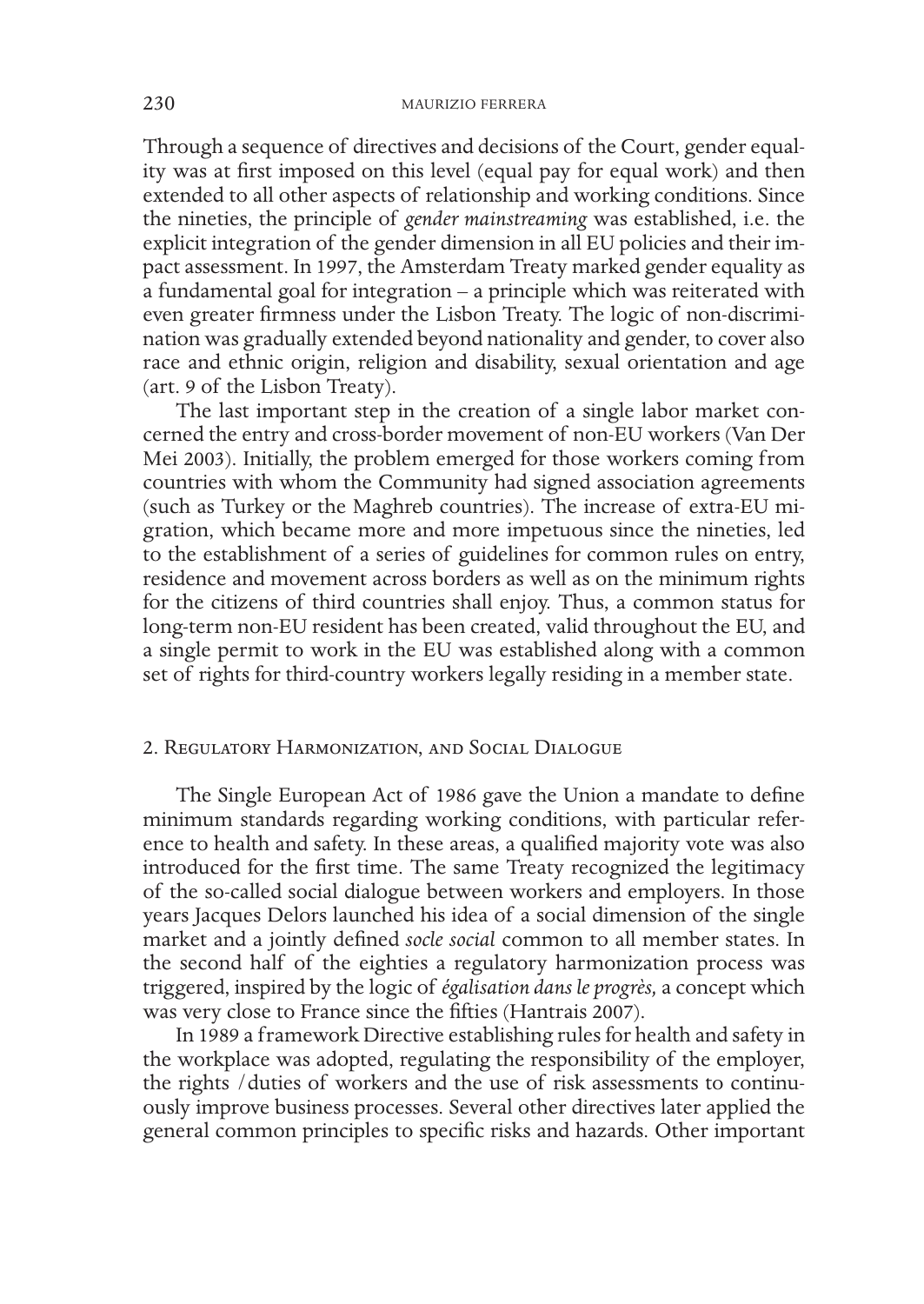areas of harmonization with minimum standards were: child labor and the work of women (especially during pregnancy and maternity), working hours, termination of employment, knowledge of the contractual conditions, equal treatment regardless the type of contract. This latter aspect has become increasingly important with the expansion of precarious work and so-called 'atypical' contracts. During the nineties, the rules on the posting of workers were harmonized, in order to ensure fair working conditions even in the context of temporary cross-border provision of services. The host country must apply the basic rules of its own labor law to workers posted on its territory (e.g. minimum wage, working hours, holidays), as determined in the national legislation or in universally applicable collective agreements.

The Single European Act formally recognized, as previously mentioned, the promotion of social dialogue as a common objective of the EU and the member states, taking into account the diversity of national systems and the autonomy of the parties. After the Treaty of Maastricht (which created a new decision-making procedure), the social dialogue at EU level has produced various agreements over time, in whole or partially reflected by the Union, in areas such as parental leave, fixed-term contracts, part-time work and teleworking. In 2002 a general directive on information and consultation of workers at company level was adopted. Information and consultation are mandatory with regard to the evolution of business activities, economic and employment situation, restructuring and changes in work organization and contractual relations. Again in this field, directives on the establishment of work councils (bodies representing the employees of transnational companies, established to inform and consult on the progress of the company and any significant decision for their working conditions) have been adopted on cross-border mergers, on a common charter of 'European companies' and on cooperatives.

The regulatory harmonization process was accompanied by tensions and political and legal disputes. Unlike France, Germany has always preferred a 'spontaneous' *rapprochement* between systems, stemming from emulation or institutional competition, rather than legislative harmonization. The United Kingdom – especially under Margaret Thatcher – traditionally opposed the Commission's interventionism and the Community method in the social field. For instance, in 1992 the British government refused to adopt the social Protocol of the Maastricht Treaty. Finally, the Nordic countries have always feared that the minimum standards set at EU level could undermine the foundations of their protection systems, which is more complex and more favorable to workers than the continental systems. It must be recognized that, even as incomplete and limited as it was to the identification of a common denominator, between the late eight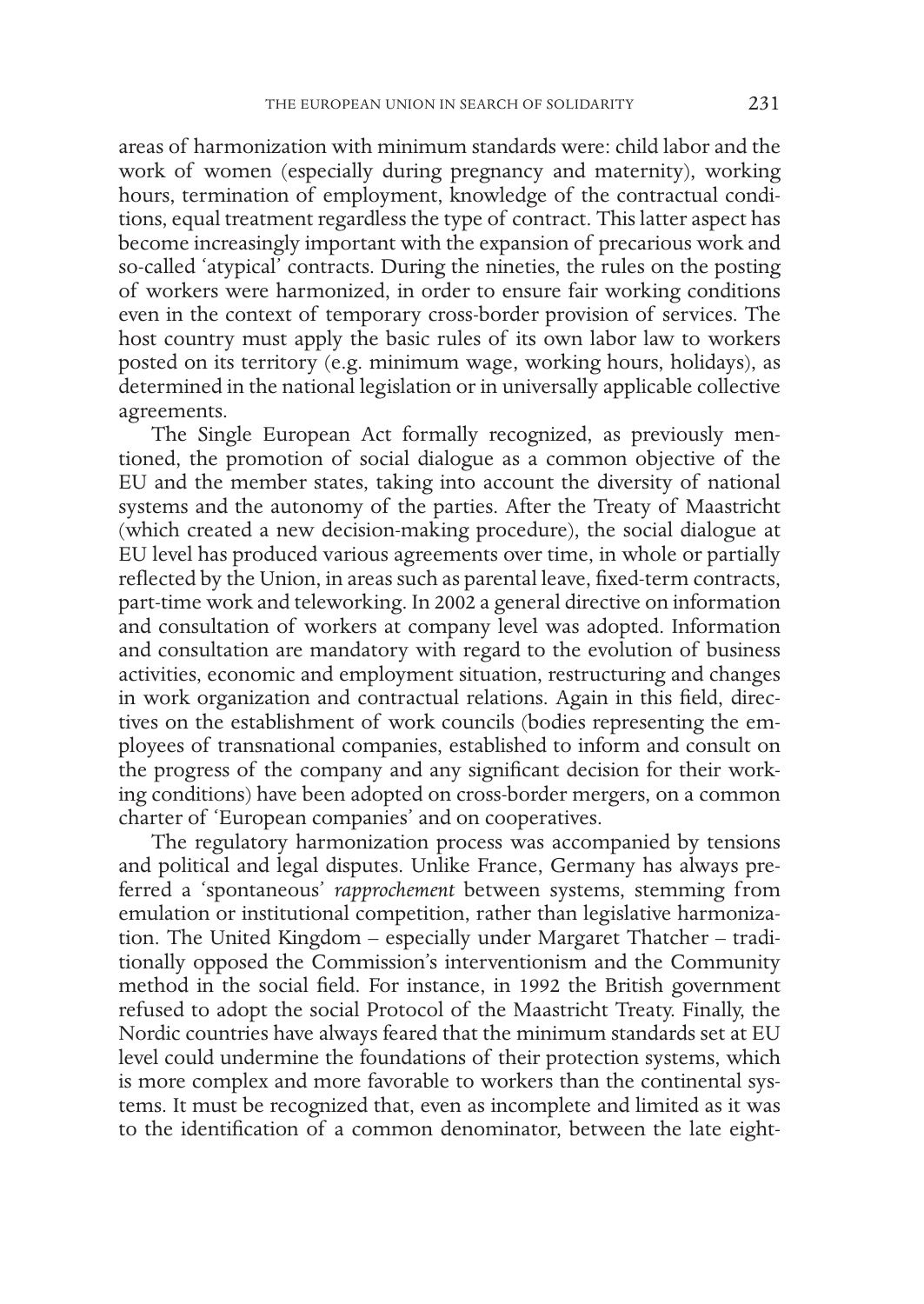ies and the mid-two thousands, regulatory harmonization has prevented the perverse dynamics of social *dumping* and race-to-the bottom as regards standards of social protection.

## 3. Market Correction, Social Protection and Open Coordination

During the sixties, the steady increase in cross-border mobility brought about the problem of social entitlements: how to deal with the payment of social security contributions for social insurance schemes in different countries? What rules should be applied for the calculation of benefits? In principle, the problem could have been solved through the establishment of an EU scheme dedicated to 'mobile' workers, perhaps as a first real step of a gradual federalization of welfare. Instead, a different path was chosen, based on the obligation to open up national systems to the workers (intended in an increasingly wide sense) and finally to all 'persons' from any other member state (Ferrera 2005). Regulation 1408 of 1971 laid the foundations for a European system of social security coordination based, once again, on the principle of non-discrimination. It was agreed that in the event of cross-border mobility, workers had the same rights as nationals with regard to social protection, the possibility to combine all contribution periods even in different countries in order to calculate benefits, and the right to 'export' payments in the country of residence. The coordination scheme has changed several times in the course of time, almost always in an expansive direction, both as regards its material scope (the range of benefits) and its personal scope (the admitted individuals, based on their employment or family status). The coordination rules apply in full form to sickness, maternity and paternity, pensions, family benefits, unemployment and wotk injury. More restrictive rules, instead, apply to welfare benefits subject to means testing (which, for instance, cannot be 'exported'). Over time 'mobile' workers and pensioners have also been given the possibility to access health and social services in other member countries, while a 2011 Directive has granted the right for every EU citizen to seek medical treatment in facilities of countries other than that of residence, subject to certain conditions. In 2004, a directive opened to the possibility of setting up cross-border supplementary pension schemes: an important step for experimenting with new forms of transnational solidarity and risk-sharing.

In addition to regulatory measures, the EU has addressed the challenge of market correction thorough its own budget, mobilizing financial resources to support employment and inclusion, in the more general framework of territorial cohesion goals and policies (Bachtler *et al.* 2016). As far as employment and welfare are concerned, the main tool of EU's social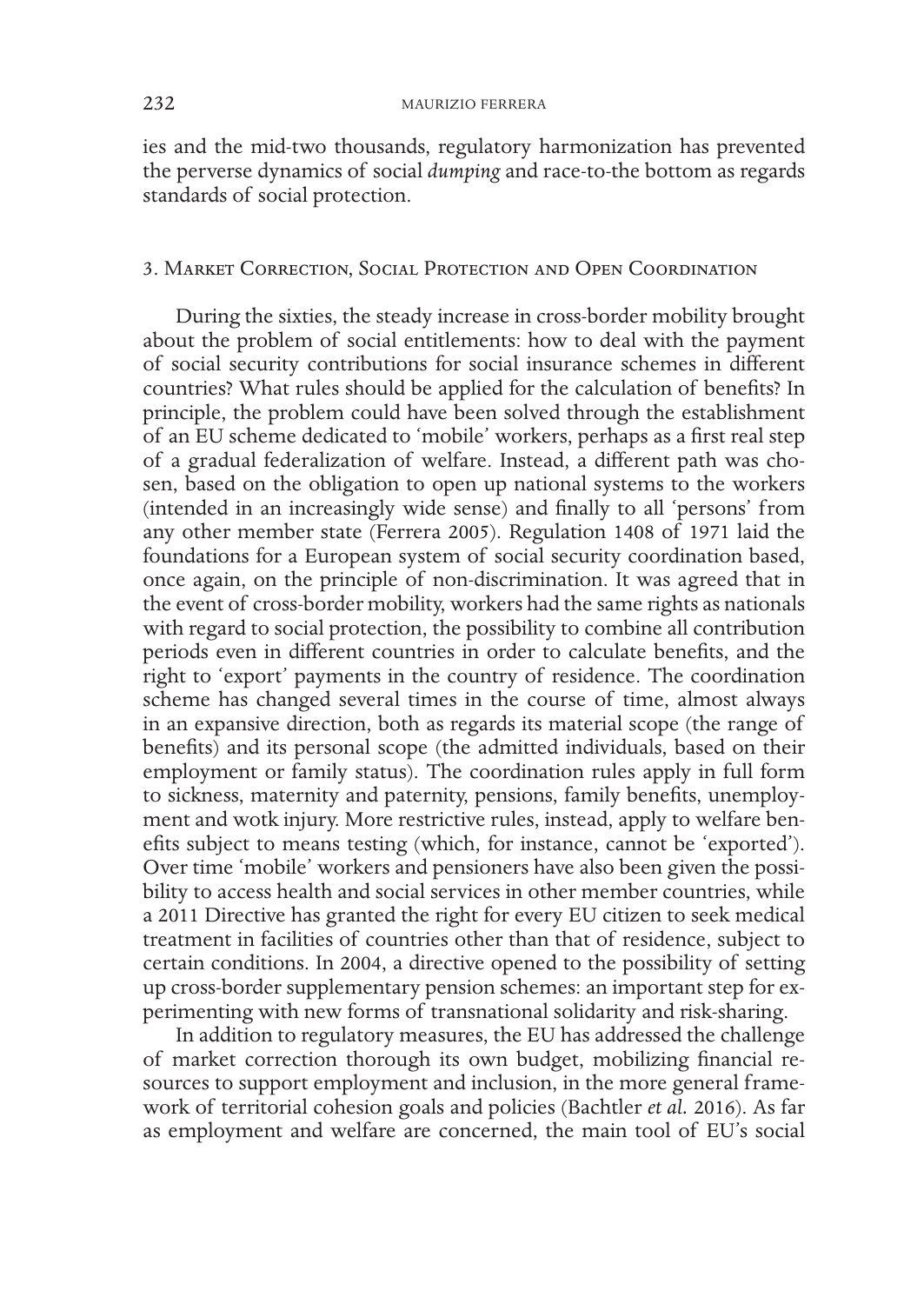spending is the European Social Fund, already established by the Treaty of Rome. Its main objective is precisely to support and increase employment levels, particularly in less developed areas and with an emphasis on young people, women, the long term unemployed, minorities and excluded groups. Despite being primarily oriented to the reduction of regional disparities, all the EU structural funds play a compensatory and preventive role with respect to unemployment, work integration, training and social exclusion. In 2006 a targeted fund with compensatory purposes was established: the European Globalisation Adjustment Fund, which supports dismissed workers as a result of business closures or relocations – and more generally of severe economic crises – due to changes in the world trade and the liberalization of markets. Finally, in the wake of the great recession, the Fund for European Aid to Deprived Persons was created in 2014, cofinancing national measures targeted towards people in extreme poverty.

Since the nineties, the EU has begun to play an increasingly important role in the overall steering of national employment and welfare policies, with a view to encouraging convergence. This role is based on the so-called 'open method of coordination' (OMC), which is a non-binding legal instrument (soft law) aimed at promoting consensus around common objectives (Barcevičius, Weishaupt and Zeitlin 2014). Its origins date back to the Amsterdam Treaty, which strengthened EU competencies in the field and launched a fully-fledged 'strategy' (also known as the Luxembourg process) aimed at modernizing labor markets, increasing the employability of workers and adaptability of enterprises in the face of globalization and in view of the completion of the economic and monetary union. After the Nice Treaty, the OMC was extended to social protection (in particular to the fight against exclusion), education, youth policy and vocational training. This method is based on the following elements: 1) identification and definition of objectives to be achieved, formally adopted by the Council; 2) jointly defined monitoring tools (statistics, indicators, guidelines); 3) benchmarking, i.e. the comparative analysis of results in each country and the exchange of best practices (monitored by the Commission); 4) formulation of national plans, also assessed by the Commission, through specific recommendations. The OMC was one of the founding pillars of the Lisbon Strategy (2001-2010), largely focused on job promotion, (especially among women), human capital and the fight against exclusion. The new 'Europe 2020' strategy has incorporated the various coordination processes in the field of employment and social policies within a new and larger instrument, the so-called European Semester. This is an annual cycle of coordination of the economic and budgetary policies which currently lies at the heart of the EU economic governance. As part of the semester, in early Spring each member country is obliged to indicate (within their National Reform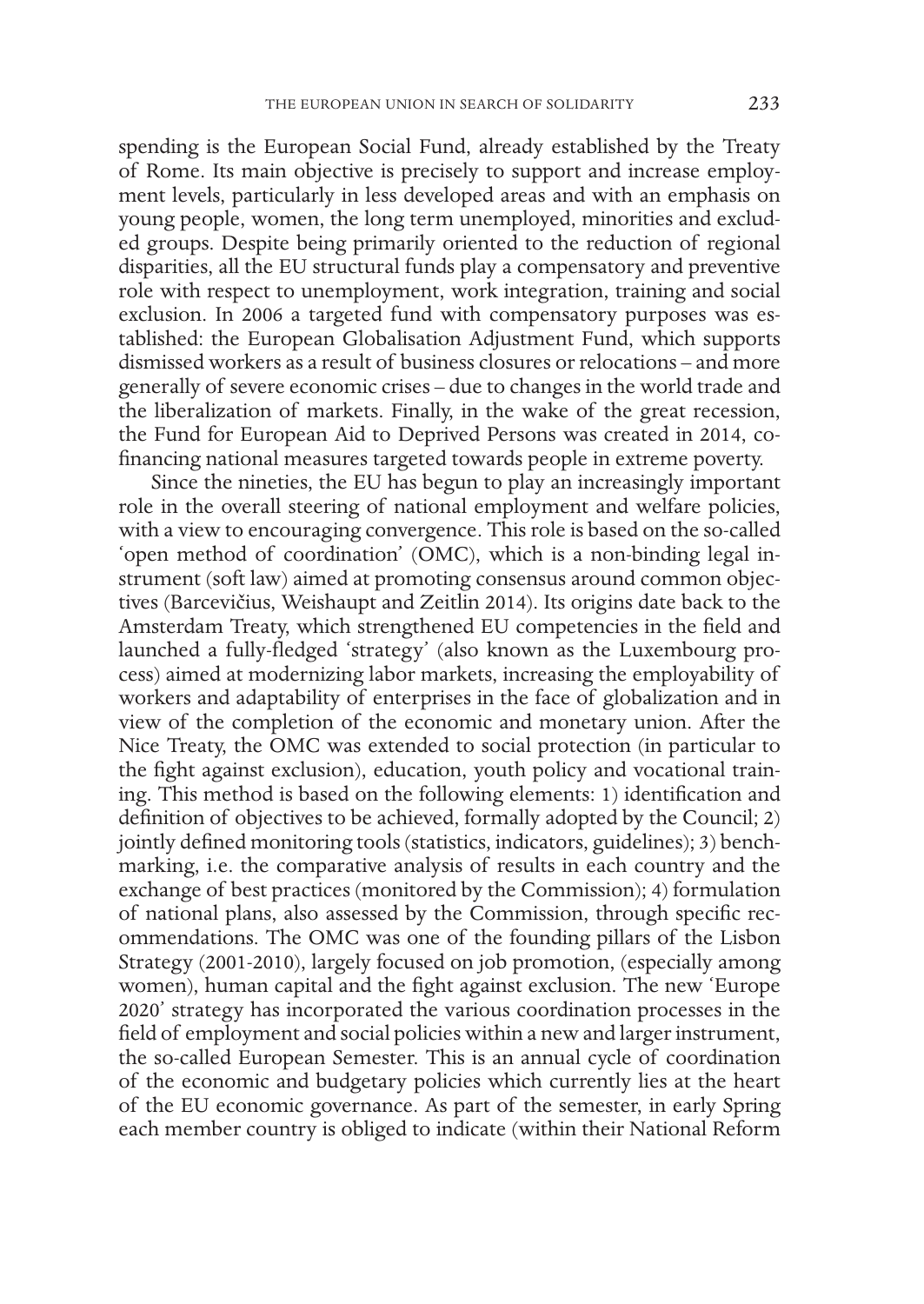Plan) objectives and illustrate achievements relating to the labor market and welfare, in light of the 'country-specific recommendations' made by EU in the month of June of the previous year. In December, the Commission publishes its Annual Growth Survey, completed by a Joint Employment Report, which contains guidelines based on structural and cyclical economic developments.

Although goals and recommendations in the social field are not binding, Europe 2020 and the European Semester have played a significant role in shaping national policies (Hemerijck 2013). The crisis erupted in 2008 and the tightening of the Stability Pact constraints have slowed down and disrupted the actual achievement and overall traction of the ambitious quantitative targets on employment and, above all, poverty levels. This is especially true for the South-European countries, severely affected by the Great Recession and the requirements set by the EU in terms of fiscal consolidation.

The success of open coordination should not however be measured only in reference to quantitative indicators. At least two other dimensions are important. Firstly, participation in the OMC process and the Semester has triggered dynamics of mutual learning and emulation between countries, also at the level of policy organization (forms of monitoring , evaluation, planning, reporting, and so on). In addition, the OMC has been an effective tool to reorient the contents and policy approaches towards new objectives. This is the case, for instance, of the so-called flexicurity model*,* aimed at adapting the labor market to the new global competitive dynamics through more flexible work contracts, on the one hand, (especially with regard to dismissals for economic reasons), and the strengthening of cash transfers and employment services for the unemployed, on the other hand. The goal of 'active inclusion' has also become increasingly important, i.e. the reform of public assistance systems in order to expand their coverage and efficiency (in particular by guaranteeing a minimum income), in conjunction with tailored programs of social and labour-market re-integration. Finally, EU coordination strategies have promoted the so-called social investment paradigm, focused on the increase in human capital and the expansion of opportunities throughout the life-cycle, starting from early childhood, in order to 'enable' people to cope with risks and needs linked to various transitions: from school to work, from one job to another, during the formation of a new family, at the arrival of children, and so on. In the early to mid-2010, the EU adopted two 'packages' of measures precisely designed to encourage the adoption of the three new approaches: the socalled Social Investment Package and the Employment Package. The latter has made available resources to finance a scheme called 'youth guarantee', which aims to promote employment through dedicated social services.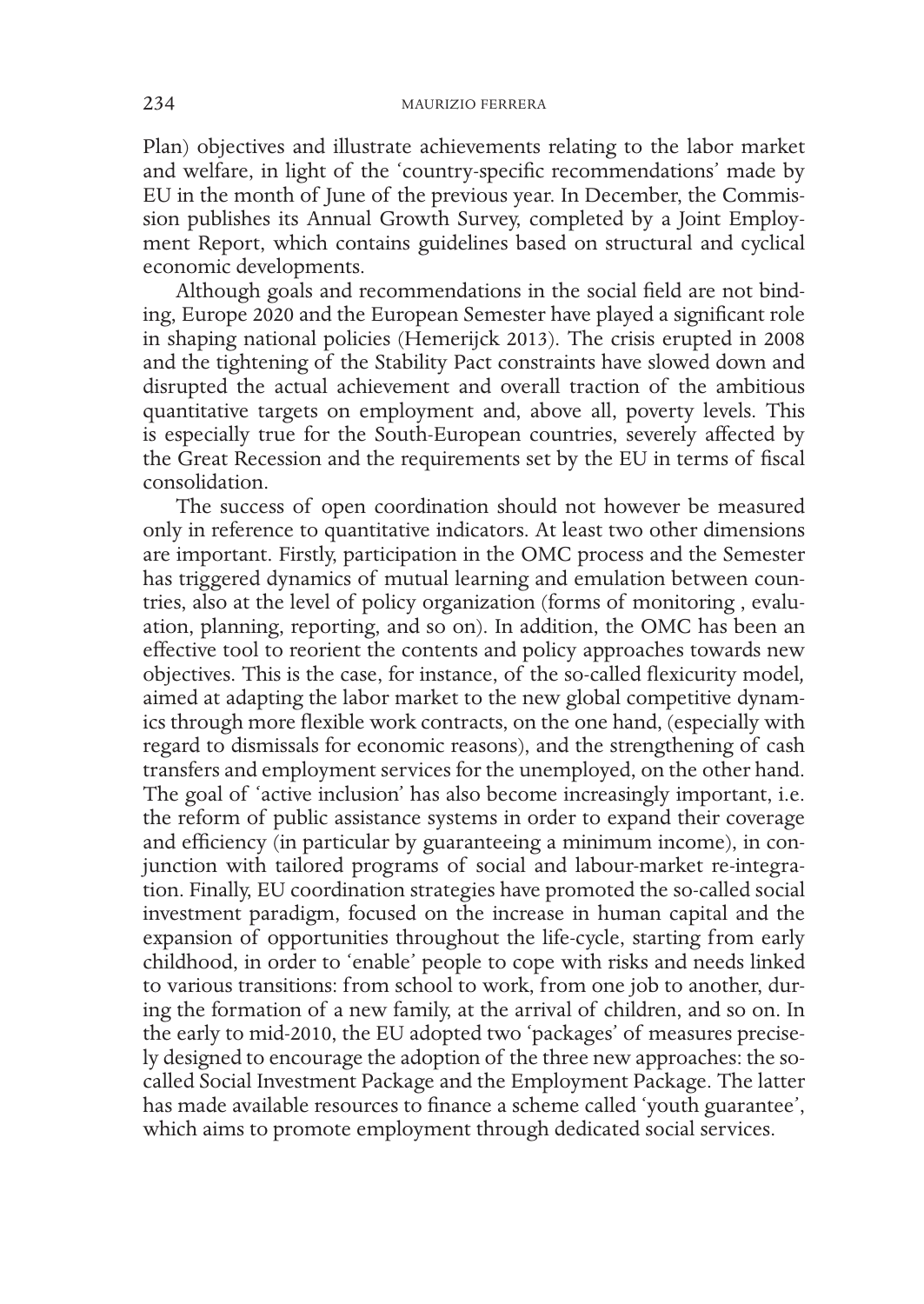### 4. Enter the Crisis: Problems and Challenges

Taking into consideration all the described developments and the resulting *acquis* (hard and soft), the accusation of 'social frigidity' does appear as exaggerated. It is equally true, however, that the social dimension of integration has typically followed a reactive logic: its advancement has been mainly driven by the wish/need of counteracting the most obvious negative externalities (and not even all) of economic integration. In this sense it is correct to say that the EU suffers from a programmatic asymmetry between the social and the economic dimension. With the deepening and widening of integration, this asymmetry produced a number of strains between EU law and domestic welfare states (Ferrera 2005). As mentioned in the Introduction, the Lisbon Treaty has tried to explicitly address the asymmetry, by rebalanced economic and social objectives in both symbolic and institutional terms. Many observers in fact saluted the Treaty as the culmination of the long process of mutual opening and convergence between Member States: an economically beneficial and at the same time socially and politically sustainable 'coming together' of European states peoples.

The advent of the financial crisis and the ensuing great recession brusquely halted this conciliatory trajectory. Developments since 2009 have implicitly or explicitly hindered the actual unfolding of the Lisbon Treaty's social potential. As a matter of fact, the institutional reforms introduced between 2011 and 2013 have significantly strengthened the Stability and Growth Pact, thus restoring and actually amplifying the asymmetry between Economic and Social Europe. In the wake of the crisis and the misguided responses of EU institutions, convergence between Western and Eastern Europe ground to a halt and, even worse, a marked polarization between Northern ('core') and Southern ('periphery') Europe started to emerge, subverting the historical trend of upwards convergence. More or less directly, fiscal consolidation targets set by Brussels aggravated the social impact of the crisis, most of all for the young and the most vulnerable sectors of the population (pensioners suffered comparatively less). The outcomes of this social shock will be felt over the next years, maybe decades, also in terms of lower economic growth: a paradox within a paradox.

The crisis decade has also witnessed growing tensions around the issue of free movement: more specifically, the access to domestic welfare on the side of other EU nationals, as regulated by the social security coordination regime described above. Such issues started to be politicized after the 2004 Eastern enlargement. Initially, contention focused on freedom of service (let us think of the notorious 'Polish plumber' controversy and later the wide mobilization around the Bolkestein directive) but then it extended to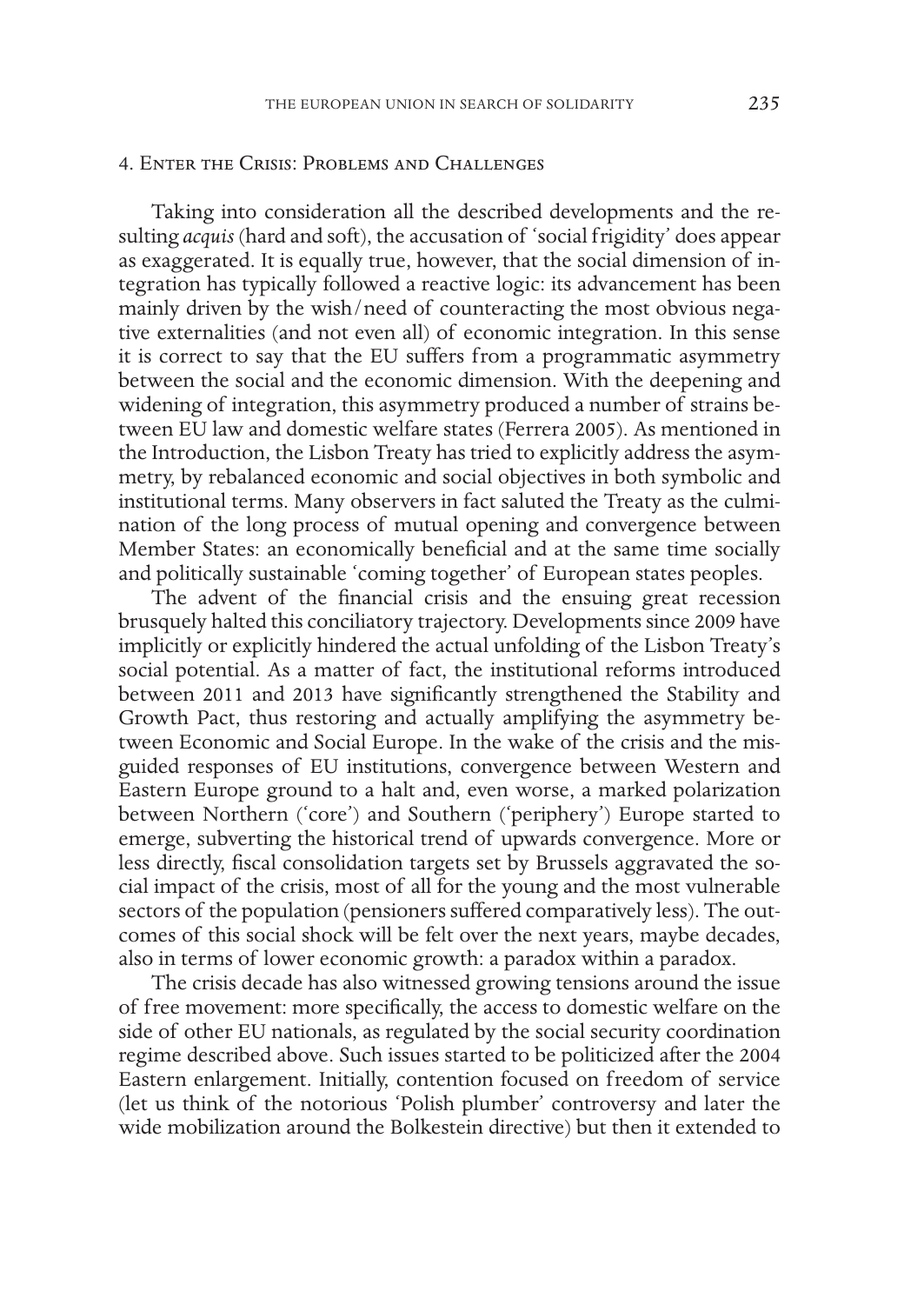the intra-EU mobility of workers (including rules on 'posting' from one Member State to another), setting the supporters of pan-European free movement and nondiscrimination, on the one hand, against supporters of social and cultural closure on the other. This line of conflict has recognizable geographical dimension, running from East to West. In the wake of rising inflows from the newly acceded Member States, the public opinions of the receiving countries have developed increasing hostility against immigrants, accused of 'benefit tourism' and held responsible for social dumping dynamics in terms of jobs and wages. Both reflecting and reinforcing such orientations, parties with a restrictive and protectionist (or better, nativist: Mudde 2007) agenda (typically right wing populist parties) have become more and more attractive. The refugee crisis of 2015 has served as a further multiplier, triggering off chauvinist attitudes and protectionist measures (including physical 'walls') also in Central and Eastern Europe. The most emblematic and at the same time dramatic effect of anti-immigrant politics (fomented by the economic crisis) is of course the Brexit referendum. The metaphor of a 'Fortress Europe,' coined in the 1990s, has become an ominous reality. The main risk is that this metaphor transcends the boundaries of the original metaphor; that is, that we move towards a 'Fortress of Fortresses' closed not just to the outside, but also to the inside.

For a long time, Europe seemed the only region in the world able to provide an effective answer to globalization trends, an answer that could 'square the circle,' as Dahrendorf would say, between openness, democracy, the rule of law, and social cohesion (Dahrendorf 1995). The last decade has put into question the whole integration process and most of all its institutional framework. We can no more take for granted that the EU will still be the Northern Star of progress, of even that it will survive as it is today. This does not entail that we shouldn't try to fix and rebalance the European construction via a fairer balance between the economic and social dimension of integration, and cleverer institutional frameworks that improve democratic legitimacy. What might be the agenda for such strategy?

#### 5. Steps towards a European Social Union

No political collectivity can survive and prosper without internal cohesion, underpinned by solidaristic norms, institutions and dispositions. Solidarity is a contested concept (Stjerno 2009), but its prime meaning is relatively straightforward: it denotes a specific trait of social collectivities, that is, a high degree of 'fusion' or internal unity and commonality of purpose (the noun solidarity comes from the Latin *solidus*, a firm and compact body). Independently from its socio-economic functions and normative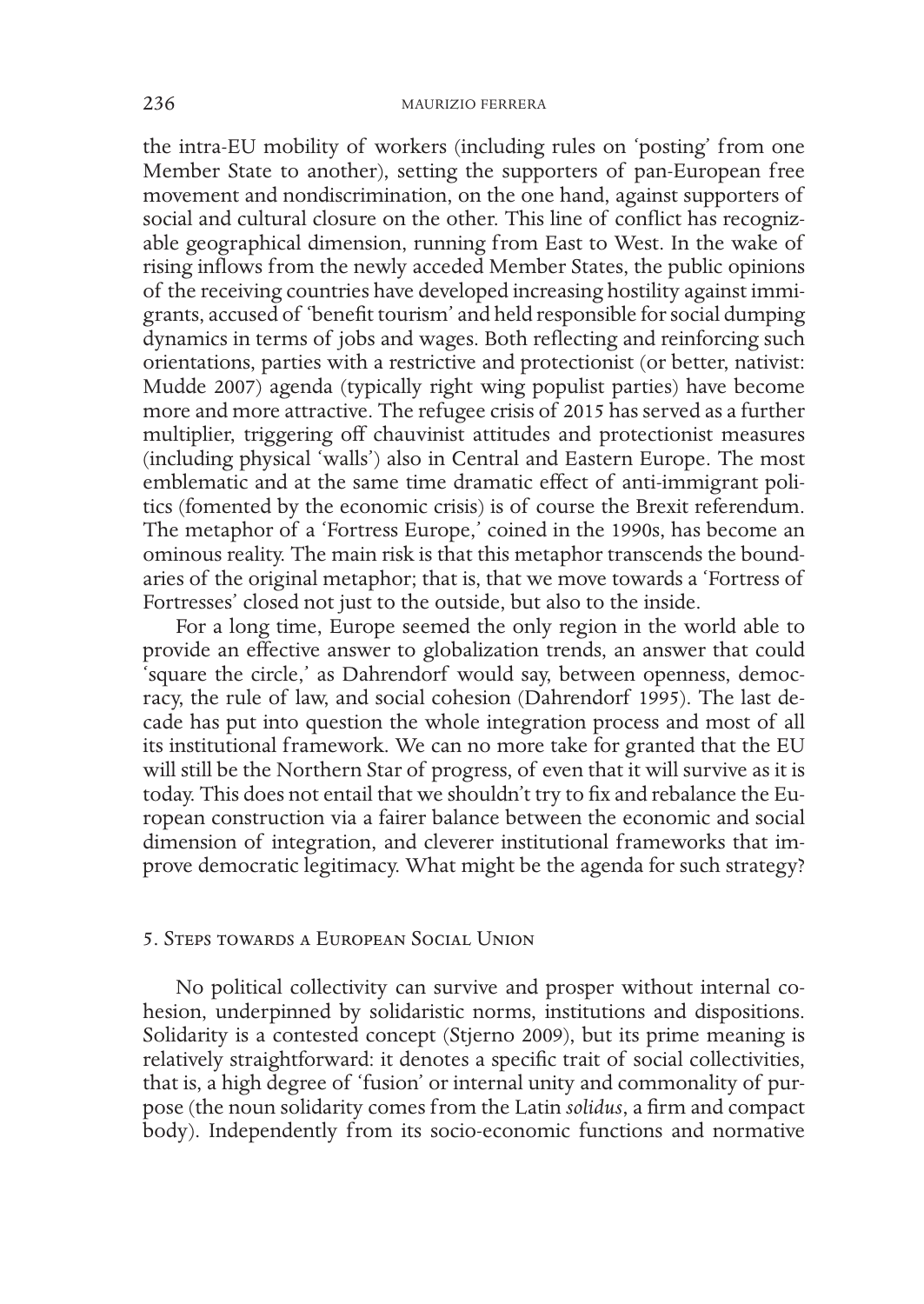desirability, it must be stressed that organized solidarity is also a political good, i.e. an instrument which serves the key purpose of facilitating social cooperation, managing conflicts and sustaining generalized compliance. It is also essential for political legitimation, as it nurtures feeling of fairness among citizens. Just like physical security and peace, organized solidarity is a necessary condition for the effective functioning of any spatially demarcated community and for mediating the inevitable tensions between market and democracy. Any strategy of reconciliation must rest on some vision about how to 'glue' the peoples and Member States of Europe by means of a coherent framework of pan-European solidarity, upheld by some adequate and effective narrative.

The notion of solidarity already featured in the ECSC Treaty of 1951 and is thus part (though often forgotten) of the primary, foundational myth of integration (Della Sala 2013). Since the beginning, however, debates and policy advancements on the social front have been hampered by an unresolved ambiguity – which bears a significant responsibility for the above noted asymmetry between Economic and Social Europe. The expression has in fact taken two different and potentially contrasting connotations. On the one hand, a horizontal connotation: solidaristic goals, policies and achievements at the national level – what the French debate calls *le social dans l'Europe*. On the other hand, a vertical connotation, i.e. solidaristic goals, policies and achievements at the supranational level – *l'Europe dans le social* (Chassard and Venturini 1995). In the late 1980s, Jacque Delors tried to overcome the ambiguity by re-defining the vertical connotation as the 'social dimension' of the EU proper, whose function was, precisely, to underpin and complement national social models. His effort was only partly successful. The debate has thus proceeded in different and often contrasting directions. For some, the social mission of the Union should be the enhancement of supranational redistributive funds and schemes. Others have more limited ambitions: the promotion by the EU of an upward convergence of national models, meant however to remain the prevailing and unchallenged social sharing arenas. Others still prioritize measures capable of taming the disruptive consequences of negative integration. Conceptual and political ambiguity often allows for a sympathetic dialogue between diverse perspectives. But the dialogue tends to remain unproductive, as the assumptions and implications of each perspective are poorly compatible, if not mutually exclusive when pushed to their limits.

A promising attempt at disambiguation been made by Franck Vandenbroucke (2015 and 2017), who has coined the term European Social Union (ESU). The choice of words immediately evokes a set of single elements – the national welfare states – separate but interdependent and subject to common rules and principles for sustaining/promoting two types of solidarity: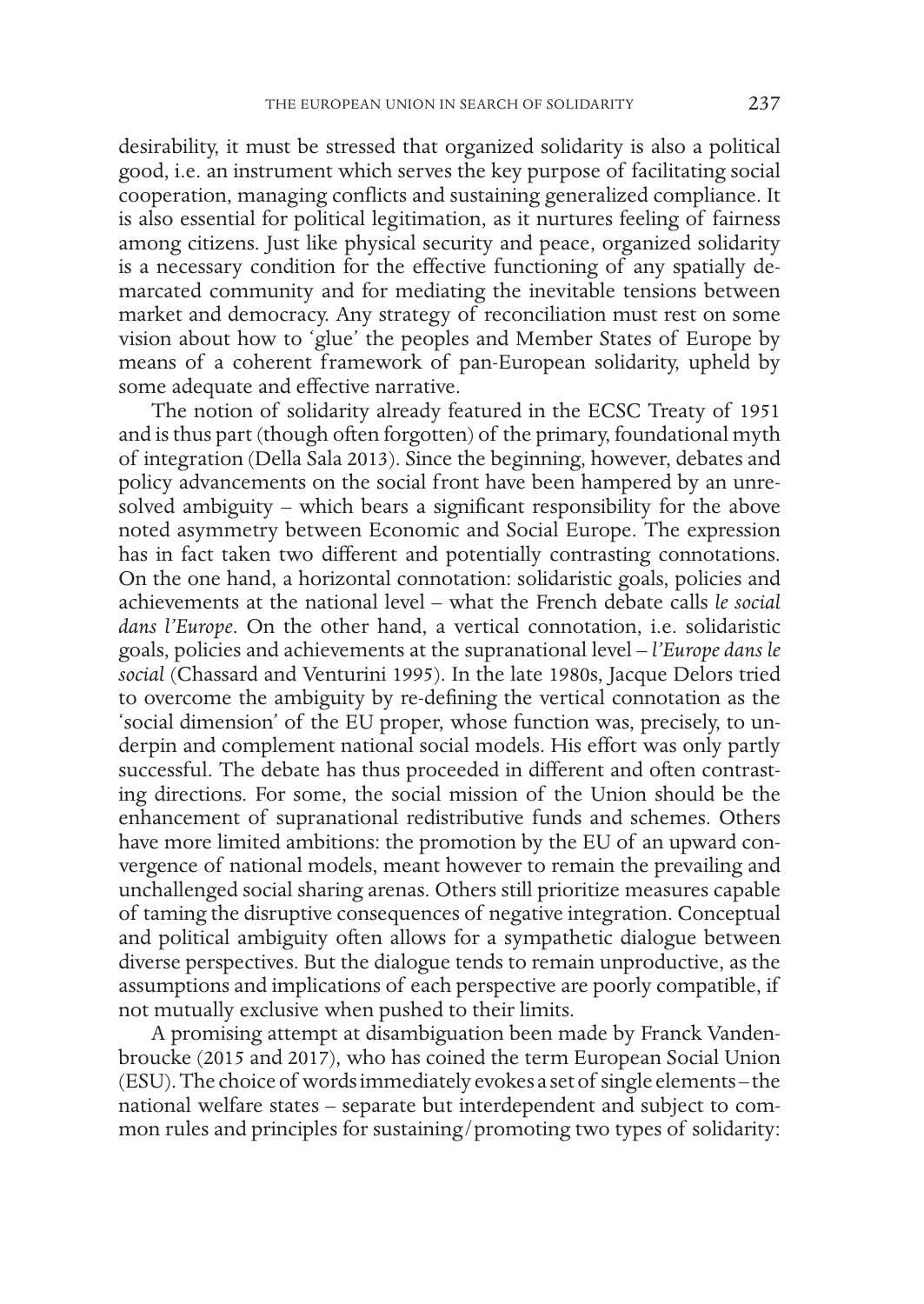a pan-European solidarity between countries and between individual EU citizens, centered on supranational institutions; and the more traditional forms of national solidarity, centered on domestic institutions. ESU would be something very different from a federal welfare state as we observe it today in the so-called historical federations (the US and Switzerland) (Obinger *et al.* 2005). It would be a union of national welfare states, allowed to maintain their 'legitimate diversity' (Scharpf 2002), within a common framework providing jointly defined objectives and minimum standards, incentives for upward convergence forms of risk pooling and transnational coordination for managing intra-EU mobility. I have elsewhere discussed in more depth the notion of ESU and its internal components (Ferrera 2017). In the economy of this article, I can only briefly discuss two institutional steps that would be needed for responding to the two controversial and disgregative conflict lines that I mentioned in the previous section: core vs. periphery and free movement vs national closure.

Risk pooling is the key pillar of institutionalized solidarity in the European tradition. The first introduction of compulsory social insurance is typically seen as the birth certificate of the welfare state as such (Alber 1982). In the historical federations, an important turning point was also the setting up of federal mechanisms for 'equalizing' the fiscal resources of the various territorial units: initially, to ensure the local absorption of asymmetric shocks, later to compensate for geo-economic or socio-demographic disadvantages (Burgess 2005; Müller and Keil 2013).The establishment of nation-wide sharing arrangements was preceded by heated discussions about the 'social question', the nature and scope of those risks for which resource pooling made sense. In the context of rapid industrialization and machine-based production, very few questioned the eligibility of 'work injuries' as a social risk to be collectively insured. 'Unemployment' was much more controversial and it took the Great War and/or the Great Depression for convincing laissez faire liberals that losing one's job might actually depend on forces beyond the control of individual workers. Today Europe is faced with a new, large scale social question, closely (and causally) linked to EMU's presence and design –in the wider context of globalization. Just as one century ago at the domestic level, we need a collective discussion about the expedience of pan-European risk pooling. Which Member State is vulnerable to what and why is it vulnerable? To answer this question it may be useful to distinguish between similar and common risks. The first are the result of analogous dynamics (e.g. demographic ageing) that have no significant link with either integration or cross-national externalities. Here open coordination and mutual learning are important and useful, but there is no need for joint action. Common risks are instead directly produced by integration and/or externalities: e.g. the adverse consequence of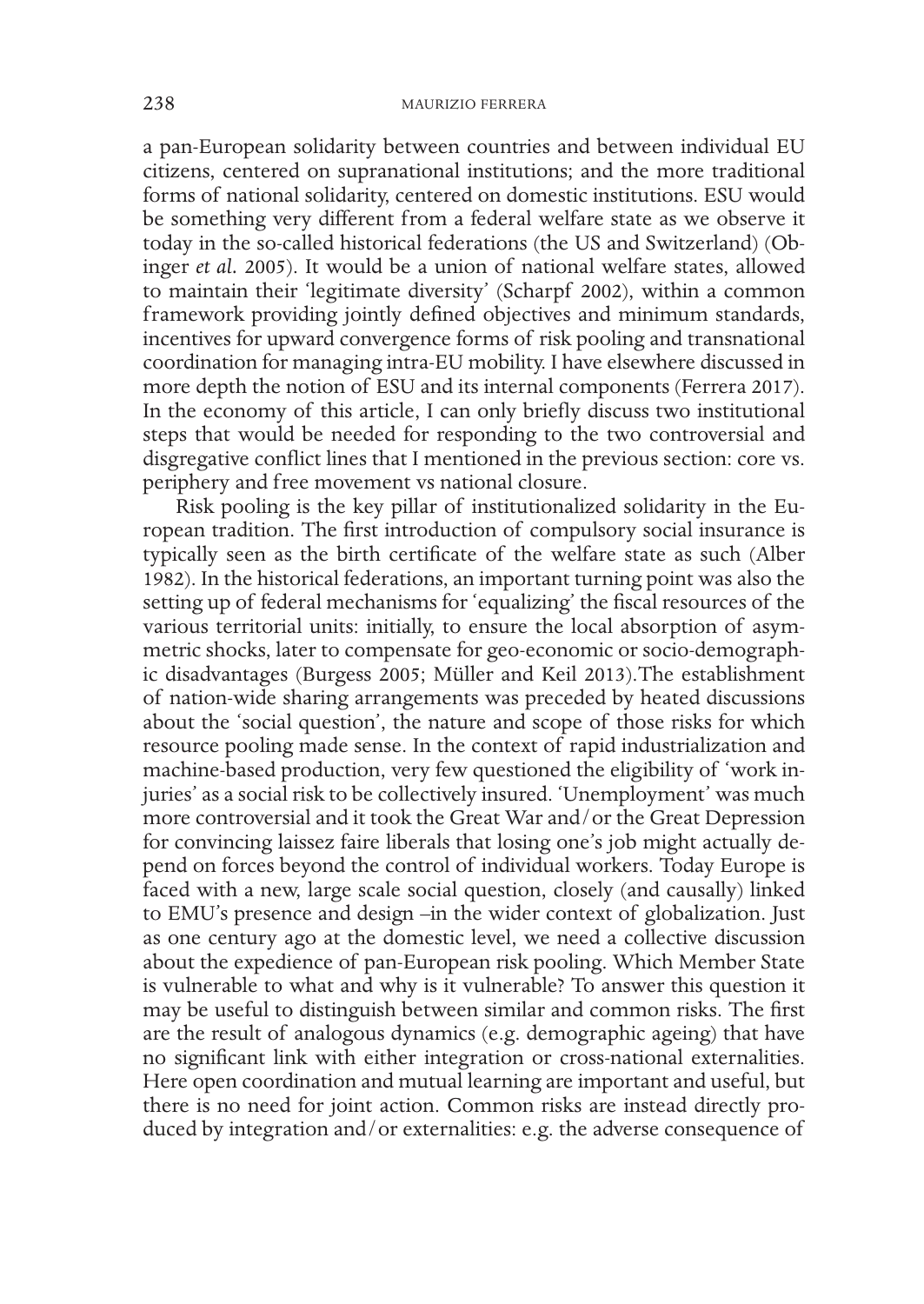an asymmetric shock in the presence of EMU's constraints; the implications of domestic trade deficits or surpluses for the overall growth of the Eurozone, or the negative impact of sudden surges in worker mobility or immigration from outside the EU. For such type of risks, joint action (e.g. under the form of risk pooling or re-insurance schemes) is the appropriate solution, on functional/ normative grounds (Sangiovanni 2015) but also on political grounds, i.e. for legitimation and loyalty-building purposes. The quantum leap that needs to be undertaken for a tangible and credible takeoff of ESU should therefore be the creation of a formalized instrument – equipped with adequate fiscal resources– for responding to common adversities, wherever they may hit.

As mentioned above, two first timid steps in this direction was already made in 2006, with the establishment of the European Globalisation Adjustment Fund and in 2014, with the Fund for European Aid to Deprived people. Based on what happened during the euro-crisis, it is however necessary to think of more ambitious forms of interstate insurance for cushioning the social consequences caused by dramatic and sudden economic 'disasters' that strike with particular virulence a single country or a limited group of countries (e.g. the peripheral Member States during the sovereign debt crisis). An option which has already been widely explored is the establishment of a EU unemployment insurance scheme. Retrospective calculations of the spending flows of this scheme – had it been in place since the adoption of the common currency – show that virtually all countries of the Eurozone would have received something – Germany included (Claeys *et al.* 2014). Within intergovernmental arenas, such proposal has met so far strong resistance on the side of creditor Member States. Recent survey evidence shows however that wide majorities of citizens would indeed favor steps in this direction, including in Germany<sup>1</sup>. The social constituency for 'gluing' strategies seems larger than assumed by technocrats and government officials.

The ESU agenda should comprise at least a second element, aimed at responding to the conflict on free movement and access to welfare. I mentioned above that anti-immigration sentiments are at least partly rooted in material interests and resource competition, especially among the low skilled. Though not univocal, evidence from the UK does indicate that the share of Brexit votes was consistently higher in those areas that had experienced a sudden influx of EU migrants over the last 10 years, i.e. since the Eastern enlargement (Goodwin and Heath 2016): a truly emblematic example of the boomerang effect generated by regulative supranational policies

<sup>&</sup>lt;sup>1</sup> Data on the REScEU Mass Survey, conducted in the Fall of 2016 in seven European countries, is available at www.resceu.eu.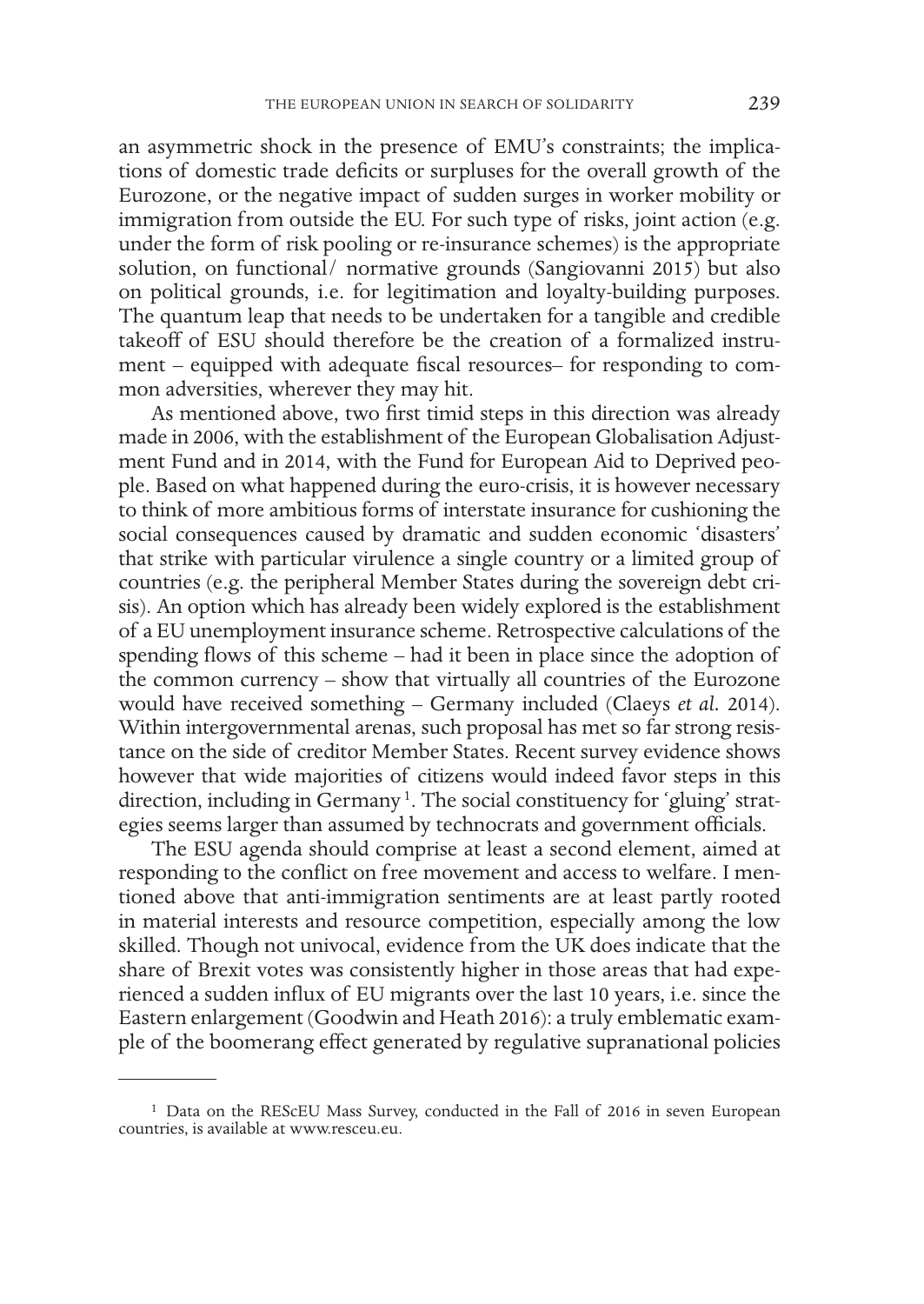which are normatively well meant ('non discrimination') but also replete with hidden and politically divisive redistributive implications. A well designed and politically smart ESU should acknowledge this paradox, worry about its conflictual and disintegrative implications and put in place some remedy. The easiest way to start is to establish an adequately resourced EU fund to compensate local communities for the (short term) extra burdens generated by incoming migrants (Andor 2015). In due course, more ambitious policies could be envisaged, e.g. the creation of one or more EU social insurance schemes covering mobile workers, on a temporary or even permanent basis. It goes without saying that such measures (and ESU as a whole) could involve only a sub-set of willing Member States, in that logic of differentiated integration which is becoming the norm in the EU (Schimmelfennig, Leutberg and Rittberg 2015).

#### 6. Conclusion

The creation of a single market (including the labor market) has produced tremendous results from an economic point of view. From 1960 onwards, in the EU15, the cumulative growth of the per capita GDP was one-third higher than in the US. Various factors contributed to this growth, but it is estimated that without integration, EU per capita GDP would be 20% lower today (Badinger 2005). For countries that joined as of 2004, an even larger increase of about 40% has been estimated (Campos, Coricelli, Moretti 2014). As shown in the first part of this article, economic integration has been accompanied by a variety of social measures. The combination of free movement, non-discrimination, regulatory harmonization and coordination of national social security schemes have protected workers and citizens from the risk of social dumping and from race-to-the bottom dynamics, thereby safeguarding the foundations of the European Social Model. Through the structural and investment funds, the EU has also built a formalized system of cross-national solidarity never before experienced among sovereign states.

Though quite visible and undeniable, the social dimension of integration has mostly played a reactive and ancillary role. And the ambitious innovations envisaged by the Lisbon Treaty have so far remained dead letter. The crisis has in fact aggravated the asymmetry between economic and social objectives. This is why, in the second part of this article, I have argued in favor of a solidaristic turn in the integration process and briefly discussed the agenda for establishing a fully-fledged European Social Union (ESU).

The functional and political effectiveness of ESU is of course uncertain and disputable and those who nurture more clamorous aspirations are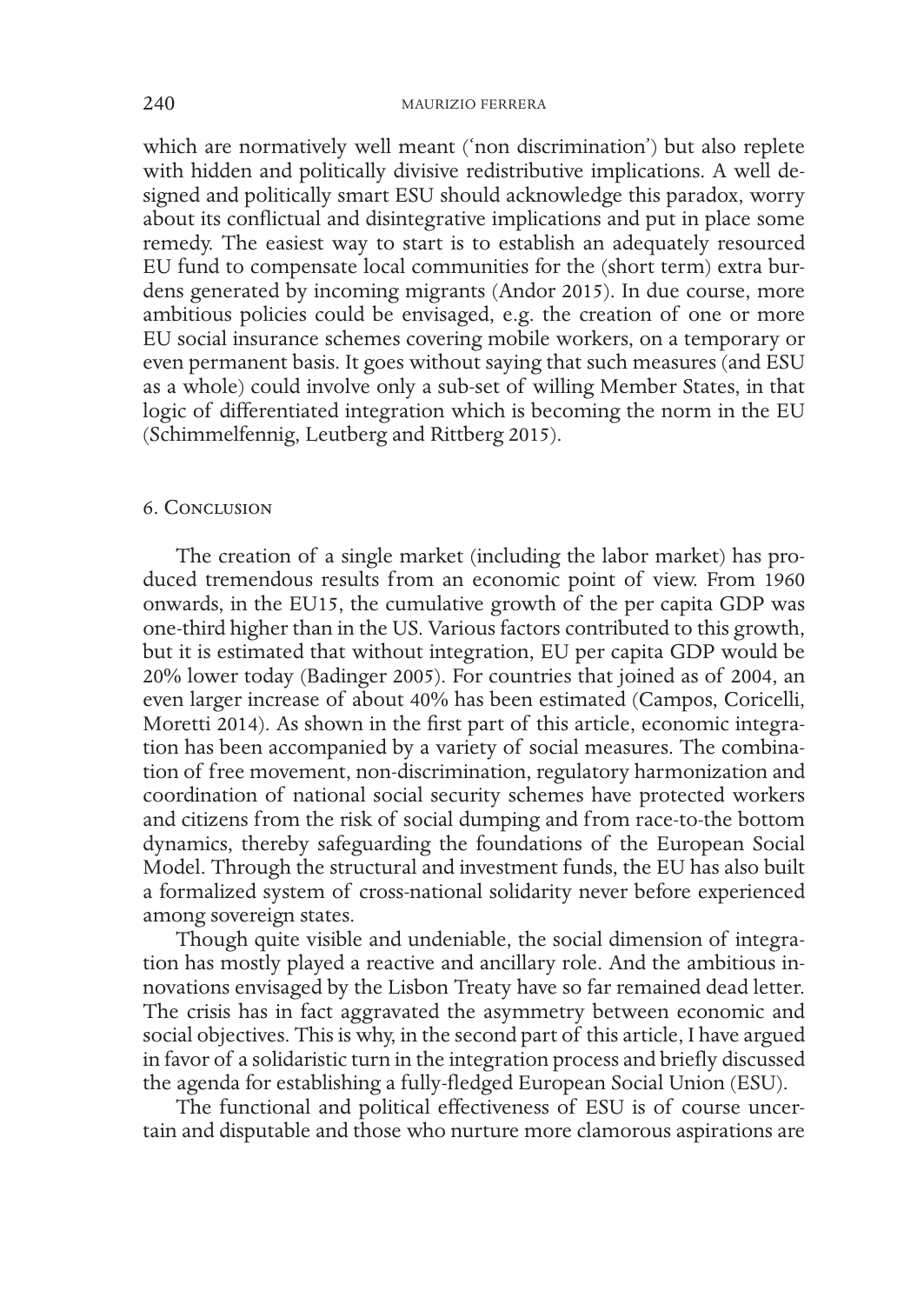very likely to be disappointed by the ESU debate. But in politics, a lot can be achieved through symbolic action: a mere discourse about ESU and a smart packaging of its first measures could have a significant impact. We should also remember that national welfare states did not come about with big bangs: with a few exceptions, their beginnings were quite modest and it took a lot of time to build momentum. Institution building resulted from heated, at time dramatic social and political conflict around redistributive issues. Conflict dynamics served both to cement horizontal alliances among the disadvantaged and to promote vertical exchanges between rulers and ruled. Solidarity and political justice became irreversibly intertwined through the democratic process. In the historical federations, claims of social justice intersected with claims of geographical justice. In some critical historical contingencies (the New Deal in America, World War II in Switzerland), big leap forwards in terms of both interpersonal social and inter-territorial solidarity resulted not only from bottom-up pressures on the side of the workers' movement, but also from a top-down logic, based on the interest/wish of incumbent political authorities –local and federal– to preserve stability and consolidate the polity in the face of acute functional challenges, social unrest or dire emergencies. In today's Europe we clearly have increasing redistributive conflicts but, in the absence of an adequate 'political structuring' of the EU, the organization of voice from below encounters huge obstacles. Even if the ESU project might actually match popular preferences, ,for the time being it is not realistic to expect the emergence of bottom up demands and large scale transnational mobilizations for euro-social objectives. In order to make more substantial advances (modest, but capable of creating momentum), the first impulse should come from above on the side of leaders motivated by farsighted polity maintenance objectives and capable of creatively build on the existing conflict constellation in order to forge broad cross-interest coalitions.

#### **REFERENCES**

- Alber J. 1982, *Vom Armenhaus zum Wohlfahrtsstaat. Analysen zur Entwicklung der Sozialversigherung in Westeuropa*, Frankfurt: Campus Verlag.
- Andor L. 2015, "Fair Mobility in Europe", *Social Europe Occasional Paper*, January. Available at: https://www.socialeurope.eu/wp-content/uploads/2015/01/OP7.pdf. 2015 (accessed: February 2, 2017).
- Badinger H. 2005, "Growth Effects of Economic Integration: Evidence from the EU Member States", *Review of World Economics*, 141 (1): 50-78.
- BACHTLER J., BERKOWITZ P., HARDY S. and MURAVSKA T. (eds.) 2016, *EU Cohesion Policy: Reassessing Performance and Direction (Regions and Cities)*, London: Routledge.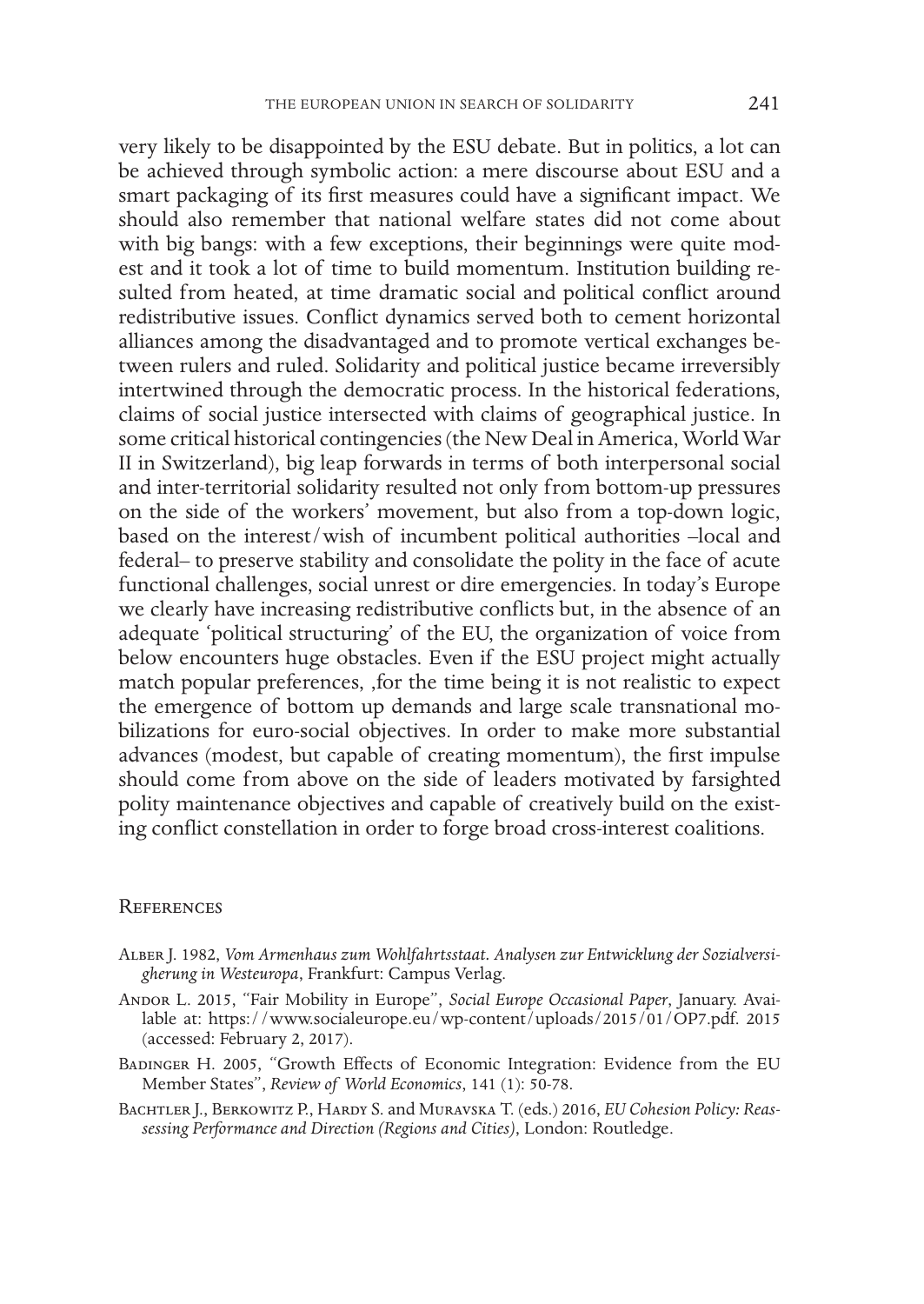- BARCEVIČIUS E., WEISHAUPT T. and ZEITLIN J. (eds.) 2014, *Assessing the Open Method of Coordination: Institutional Design and National Influence of EU Social Policy Coordination*, Basingstoke: Palgrave Macmillan.
- Bruun N., Lorcher K. and Schonmann I. (eds.) 2012, *The Lisbon Treaty and Social Europe,*  Oxford: Oxford University Press.
- Burgess M. 2005, *In Search of the Federal Spirit. New Theoretical and Empirical Perspectives in Comparative Federalism,* Oxford: Oxford University Press.
- CAMPOS N., CORICELLI F. and MORETTI L. 2014, "Economic Growth and Political Integration: Synthetic Counterfactuals Evidence from Europe", *IZA Discussion Paper* No. 8162.
- CHASSARD Y. and VENTURINI P. 1995, "La dimension européenne de la protection sociale", *Droit Social*, 9 (10): 63-91.
- CLAEYS G., DARVAS Z. and WOLFF G. 2014, "Benefits and Drawbacks of European Unemployment Insurance", *Bruegel Policy Brief*. Available at: http://bruegel.org/2014/09/ benefits-and-drawbacks-of-european-unemployment-insurance/ (accessed: March 30, 2016).
- Dahrendorf R. 1995, *Quadrare il cerchio*, Bari-Roma: Laterza.
- Della Sala V. 2013, "Myth and the Post-national Polity: The Case of the European Union", In G. Bouchard, *Whither National Myths? Reflections on the Present and Future of National Myths*, London: Routledge: 157-172.
- De Witte F. 2015, *Justice in the EU: The Emergence of Transnational Solidarity,* Oxford: Oxford University Press.
- Ferrera M. 2005, *The Boundaries of Welfare. European Integration and the New Spatial Politics of Social Protection*, Oxford: Oxford University Press.
- 2017, "The European Social Union: A Missing but Necessary 'Political Good'", in Vanderbroucke *et al.* (eds.), *A European Social Union after the Crisis,* Cambridge: Cambridge University Press.
- Ferrera M. and Pellegata A. 2017, *Can Economic and Social Europe Be Reconciled? Citizen Views on Integration and Solidarity*, report available at www.resceu.eu (accessed June 23, 2017).
- Goodwin R. and Heath O. 2016, "Brexit Vote Explained: Poverty, Low Skills and Lack of Opportunities", *London: The Joseph Rowntree Foundation*, Available at: https://www.jrf. org.uk/report/brexit-vote-explained-poverty-low-skills-and-lack-opportunities (accessed: July 19, 2017).
- Hantrais L. 2007, *Social Policy in the EU*, London: Macmillan.
- Hemerijck A. 2013, *Changing Welfare States*, Oxford: Oxford University Press.
- Jacquot S. 2015, *Transformations in EU Gender Equality. From Emergence to Dismantling*, London: Palgrave Macmillan.
- Mudde C. 2007, *Populist Radical Right Parties In Europe.* Cambridge: Cambridge University Press.
- Obinger H., Leibfried S. and Castles F.G. 2005, *Federalism and the Welfare State: New World and European Experiences*, Cambridge: Cambridge University Press.
- Romano S. and Punziano G. 2015, *The European Social Model Adrift. Europe, Social Cohesion and the Economic Crisis,* Farnham: Ashgate.
- Romero F. 1993, "Migration as an Issue in European Interdependence and Integration. The Case of Italy", in A.S. Milward, F.M.B. Lynch and F. Romero (eds.), *The Frontier of National Sovereignty: History and Theory 1945-1992,* London: Routledge: 33-57.